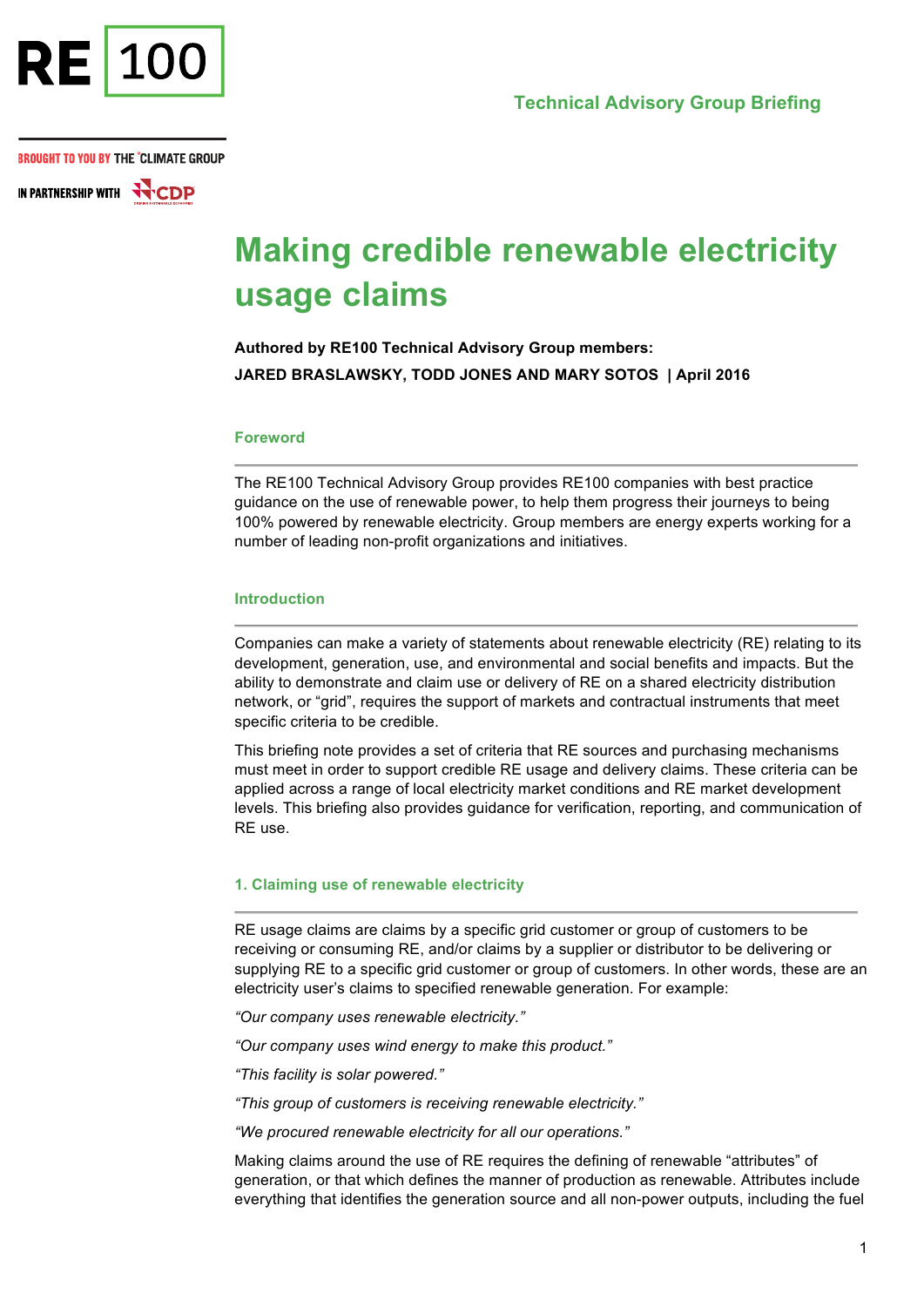

IN PARTNERSHIP WITH **WITH** 

type, location, greenhouse gas (GHG) emissions and the other environmental and social impacts and benefits of the electricity generation. Defining and allocating generation attributes contractually is essential since physical electricity is indistinguishable based on how it was produced and untraceable on a grid with many different connected generation sources. In other words, generation attributes are not physically delivered or knowable, and use of specified electricity on a shared grid can only be determined contractually.

Therefore, making credible RE use claims depends largely on effectively tracking RE attributes, verifying exclusive delivery by generators and suppliers, and verifying exclusive ownership of attributes by grid customers buying RE.

# **1.1 Markets for attributes and certificates**

Allocating RE generation to specific grid customers requires contractual instruments to convey attribute information from generation to end-use. These contractual instruments make specified-source purchasing on the grid credible and verifiable. The ability of consumers to know and choose the sources and attributes of their electricity is the underlying premise of most market liberalization and electricity supplier disclosure rules, and allows consumer demand to influence RE supply over time. Energy attribute certificates are a type of contractual instrument that fulfills these functions, but other instruments may also be used.

- Energy attribute certificates*:* These are the most sophisticated of these instruments. Energy attribute certificates, or just "certificates", embody the generation attributes of one megawatt-hour (MWh) of RE. Certificates not only make attribute ownership verifiable, they also make attributes easily tradable – they enable markets for generation attributes. These markets for generation attributes or certificates – commonly called renewable energy markets – are used by grid consumers to substantiate claims to RE. In this case, where the certificate instrument meets the quality criteria explained in this document, certificate ownership (or certificate retirement on one's behalf) determines a credible RE usage claim. Examples include the North American renewable energy certificate (REC) and the Guarantee of Origin (GO) in Europe.
- Other contractual instruments*:* Credible RE usage claims may be possible in areas without established attribute certificate markets using other contractual instruments and arrangements between generators and/or suppliers and individual users. This is possible providing there is sufficient verification that the transfer of attributes is legally enforceable within the context of existing electricity and RE policies and legal frameworks, and that there is no existing or other claim on the generation or attributes. For example, in some countries where differentiated electricity product options are not available for most consumers, certain large electricity consumers may nevertheless be able to buy directly from a local generator or make special arrangements with the electricity supplier to purchase specified source electricity. In this case, delivery and ownership of the attributes may be specified as a part of a contractual arrangement, along with verification against claims by other parties to support a RE usage claim.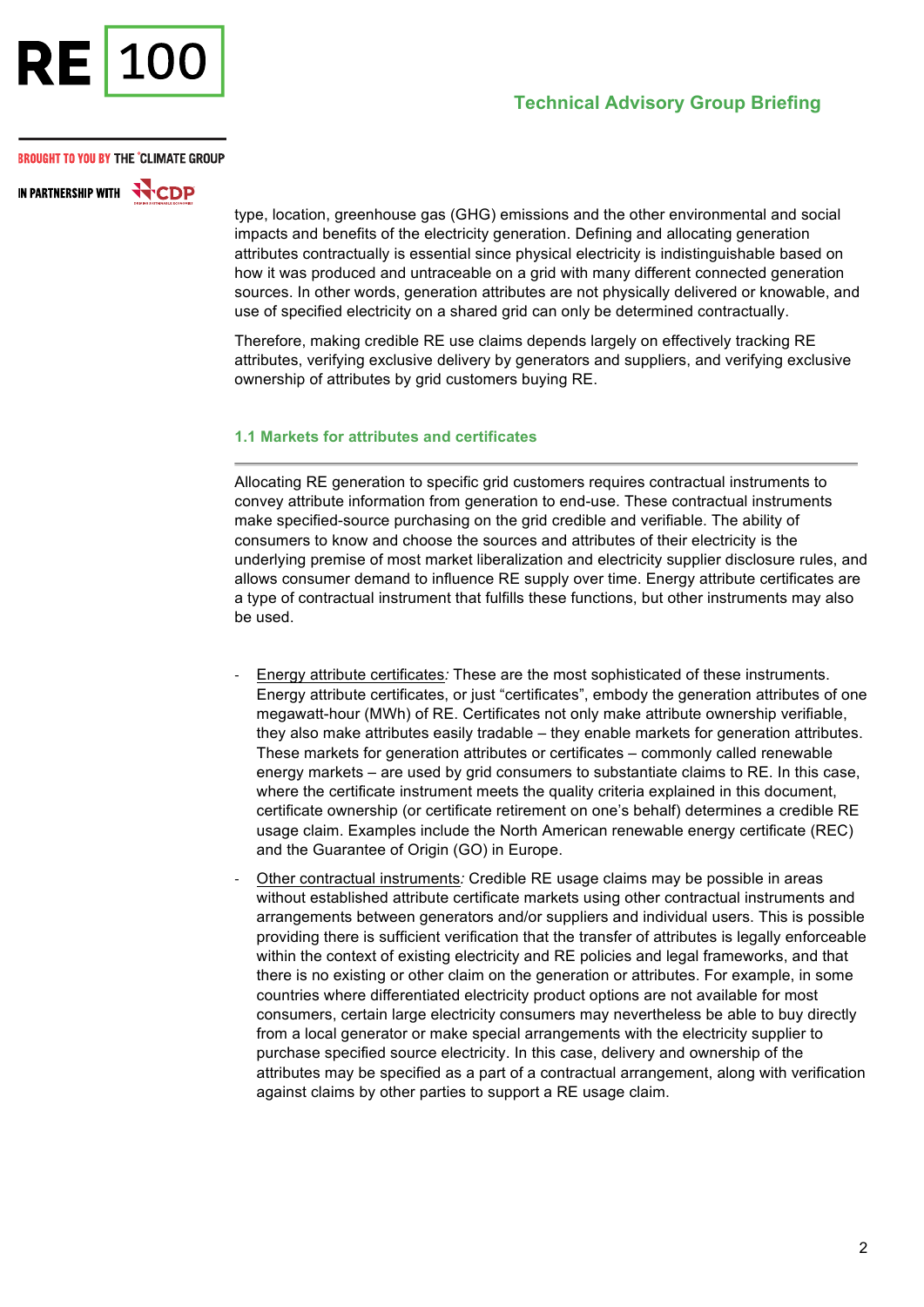

IN PARTNERSHIP WITH HCDP

# **Off-grid RE use**

Where a company is not connected to the grid but is using RE through a direct connection with a RE generator that is not connected to the grid, verification of the attributes of the RE is required to make a credible claim.

Where electricity cannot be differentiated and generation attributes cannot be contractually delivered, and off-grid use is not feasible, grid customers may only be able to claim the grid average or default mix of generation attributes, which may include some portion of RE. Also, in these cases, other claims (other than standardized RE usage claims, for example about social or environmental impacts) may be possible depending on what arrangements can be reached between the government, generator, supplier, and consumer, and what attributes can be verifiably delivered and owned. In many cases, general claims to be supporting RE can be made.

# **1.2 GHGs from purchased electricity (Scope 2) claims**

Companies increasingly purchase RE in order to claim the use of low or zero-emissions electricity and thereby reduce their carbon footprint. Most RE sources/technologies, including wind, solar, geothermal, hydropower, ocean, and others, do not directly emit GHGs to generate electricity<sup>1</sup>.

RE procurement therefore allows the consumer to claim to be using zero-carbon electricity, and thereby reduce the portion of their carbon footprint associated with purchased electricity. The emissions associated with purchased electricity are categorized as "Scope 2" emissions by the World Resources Institute's (WRI's) and World Business Council for Sustainable Development's (WBCSD's) Greenhouse Gas Protocol Corporate Standard<sup>2</sup>.

The Scope 2 Guidance revision to the Corporate Standard requires companies to report Scope 2 emissions according to two methods: location-based, using grid average emission factors; and market-based, using supplier and product specific emissions factors. The latter will be contractually defined and in certain markets based on certificates for RE, either bought separately from electricity, delivered through an electricity supplier's product, or consumed from on-site generation. Each of these methods represents a way of allocating emissions to consumers.

Under the location-based allocation methodology, the consumer has no choice as to specific attributes and is required to report the average of all attributes within a geographic grid in which they consume electricity – an emission factor called "the grid average". Contractual attribute allocation (and within this, energy attribute certificates) allows individual electricity consumers choice of electricity products and attributes.

<sup>1</sup>  $1$  For RE usage claims, RE100 considers renewable the electricity generated from biomass (including biogas), geothermal, solar, water and wind energy sources. This definition includes sources like biomass that are renewable, but not zero carbon. In order to also make valid zero scope 2 emissions claims in accordance with the GHG Protocol, electricity shall be both from renewable sources and emissions-free at the point of generation.

<sup>2</sup> Greenhouse Gas Protocol, WRI & WBCSD, viewed February 01 2016,

http://www.ghgprotocol.org/standards/corporate-standard.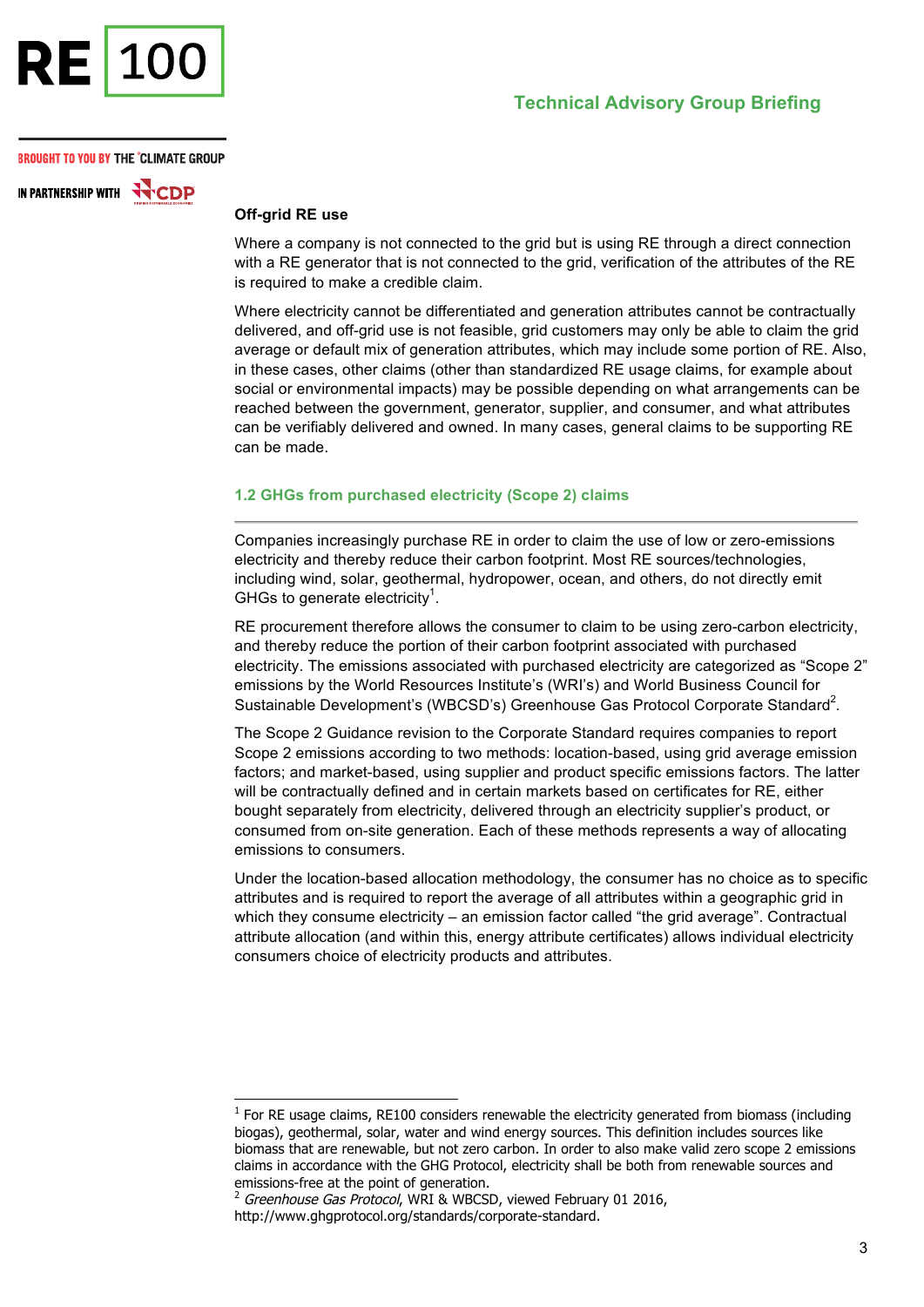

# **Technical Advisory Group Briefing**

#### **BROUGHT TO YOU BY THE °CLIMATE GROUP**

IN PARTNERSHIP WITH **NO CDP** 

# **GHG emission attributes**

Direct GHG emissions factor

All electricity production has an associated GHG emissions factor, expressed in metric tons of carbon dioxide-equivalent (tCO<sub>2</sub>e) per MWh of generation (tCO<sub>2</sub>e/MWh). For most renewable electricity generators the calculation of the emissions factor is straightforward since, with the exception of biomass, there are no onsite GHG emissions – they have an emission factor of 0 tCO<sub>2</sub>e/MWh at the point of generation (upstream emissions associated with fuel, technology or transmission and distribution losses are accounted and reported in Scope 3).

#### - Avoided grid GHG emissions

In addition to the GHG emissions factor, which is used for Scope 2 calculations and claims, there is typically a second GHG attribute ascribed to RE generation: the GHG emissions avoided on the grid as renewable generation displaces emitting generation ("avoided grid emissions").

Every generation facility on a given grid exists within a dispatch order established by the grid operator, and any MWh of energy generation from a given facility, be it renewable or not, as well as energy conservation or efficiency interventions that avoid generation, can be analyzed in terms of its relationship to, and impact on, other emitting facilities on the grid. Therefore, in certain markets and circumstances, RE purchasers can claim that the generation of their electricity displaced or avoided the need for an equivalent MWh from emitting power plants on the grid. Quantifying this benefit involves establishing what emitting resources were likely displaced by the renewable generation and calculating emissions avoided using the emissions factor of those resources. These total avoided grid emissions can be reported as supplemental information (i.e. outside of the scope 2 calculation) where RE purchasing has such an effect, but should not be deducted from an organization's overall footprint.

Where emissions from the power sector are restricted by policy or are "capped" and there is no mechanism in place to restore the avoided emissions claim to the voluntary RE buyer, avoided emissions effectively equal zero (e.g. in the EU). Also, where carbon offsets have been issued to a RE project, the avoided grid emissions are being claimed, credited and sold to the offset buyer for a global emissions reduction claim. See below for attribute aggregation requirements for RE usage claims.

#### **Distinction from offsetting claims**

The GHG emissions claims described above relate to a company's own electricity use and its corresponding GHG emissions impact or "footprint", and are not equivalent to claims about the amount of RE or greenhouse gas emissions on the grid or globally. In other words, they are not equivalent to carbon offset claims, which demonstrate global emission reductions on the grid beyond a baseline.

Without testing for offset quality criteria such as "additionality", renewable generation and avoided grid emissions are not necessarily caused by the consumer's purchase and are not necessarily occurring beyond a baseline. Additionality is not required to claim use of RE that avoids emissions on the grid. Hence, RE usage can only be used to reduce the portion of one's corporate carbon footprint associated with purchased electricity (Scope 2 marketbased method), whereas a carbon offset is a standalone, global emissions reduction beyond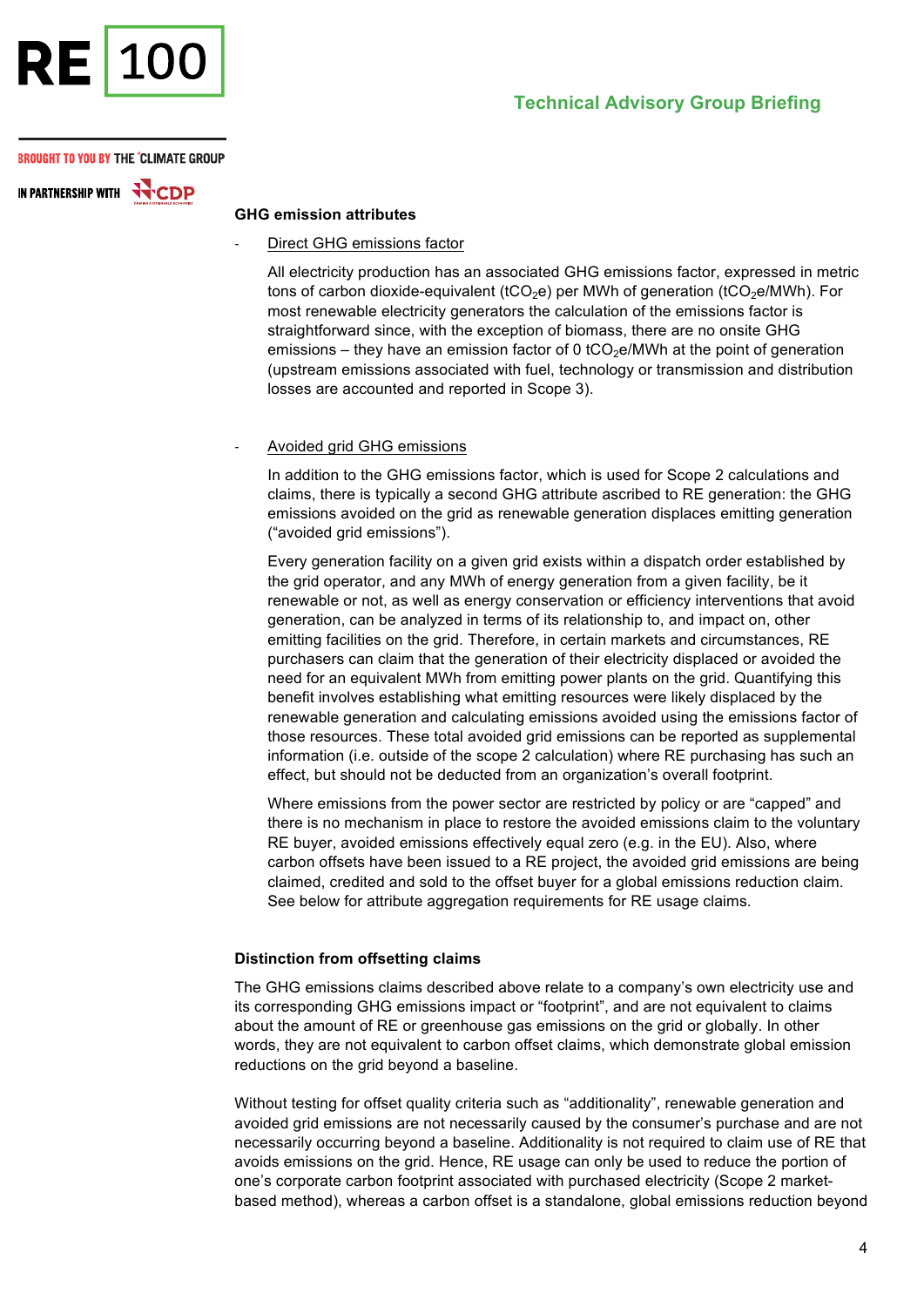

IN PARTNERSHIP WITH **WITH** 

a baseline that can be used to address any emissions in the gross corporate GHG inventory.

#### **2. Making credible renewable electricity usage claim**

The requirements for a credible RE usage claim and the criteria for contractual allocation of attributes (including energy attribute certificates) are as follows:

- 1. Credible generation data;
- 2. Attribute aggregation;
- 3. Exclusive ownership (no double counting) of attributes;
- 4. Exclusive claims (no double claiming) on attributes;
- 5. Geographic market limitations of claims; and
- 6. Vintage limitations of claims.

#### **2.1 Credible generation data**

Accurate generation data is critical as the basis for any RE usage claim. Static data (e.g. fuel type, location, date of first operation, etc.) should be third-party verified, a common practice of attribute tracking systems. Dynamic data (quantity of generation) is best when metered using a "revenue-grade meter" and independently used as the basis for determining the quantity of attributes and certificate issuance.

Companies should be cautious of making claims where static data cannot be verified by third-parties and/or generation data is not metered.

# **2.2 Attribute aggregation**

A RE usage claim is not supported by any individual attribute, but rather by all attributes that define the generation being claimed. Therefore, making a credible RE usage claim requires ownership of all environmental and social attributes associated with the generation that can be owned, and that none of these attributes have been sold off, transferred, or claimed elsewhere.

The conditions of attribute aggregation vary by country and legal/regulatory framework for the electricity sector. Where a single multi-attribute instrument, such as a U.S. REC exists, assurance of all relevant attribute aggregation is simplified. If separate instruments have already been created for different attributes of power generation (e.g. carbon attributes), attribute aggregation can be achieved by bringing these instruments together – by demonstrating ownership and retirement of all instruments that make up a RE usage claim. Where there is not an existing market for RE, or where electricity is not typically differentiated, attribute aggregation may require engagement with local electricity suppliers. Companies should also take account of the in-country policy context of the generation (existing practices, policies, and legal frameworks that determine how electricity and RE is or can be transacted in different markets).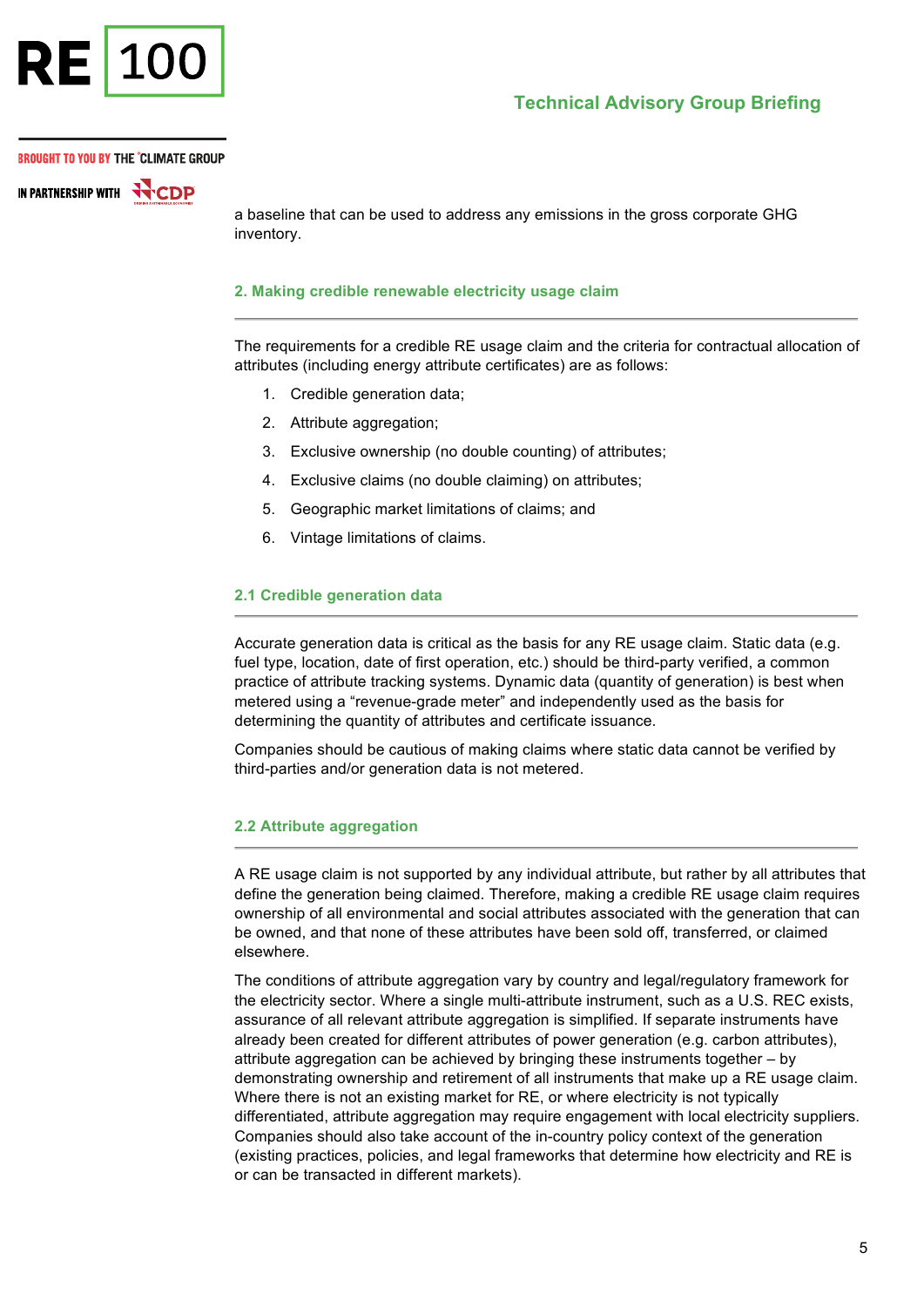

**IN PARTNERSHIP WITH NCDP** 

> Where certain attributes (e.g. GHG emissions), cannot be owned or are equivalent to zero due to policy (e.g. the effect of a GHG cap-and-trade program on the avoided grid emissions attribute), and where attributes are not sold off separately, a RE usage claim may nevertheless be possible, provided that the RE purchaser owns all other generation attributes and that the remaining owned attributes are sufficient to define use of the resource according to market development, consumer expectation, and stakeholder feedback.<sup>3</sup>

Companies should disclose any attributes that are not included in the instrument or transaction. In addition, different standards and certifications (e.g. Green-e) may have different or additional requirements for a "fully aggregated" RE instrument or group of instruments.<sup>4</sup> Companies should also abide by any local laws and regulations pertaining to RE claims (e.g. the U.S. Federal Trade Commission's "Green Guides" in the U.S. $5$ ).

#### **2.3 Exclusive ownership**

Exclusive ownership of RE generation attributes consists of legal enforceability, tracking (exclusive issuance, trading, and retirement), and exclusive sales and delivery.

# **2.3.1 Property rights**

Legally enforceable contractual instruments must include "property rights" to environmental and renewable attributes of generation – that is, there must be a legally enforceable contract in place to back the exchange of attributes as property rights. Legal enforceability does not necessarily require governmental programs or legislation to create or recognize a market or energy attribute certificate, only that the mechanism for definition and conveyance/transfer of the attributes (e.g. contract, energy attribute certificate in a tracking system, etc.) is legally enforceable.

#### **2.3.2 Tracking**

-

Claims must be substantiated by attributes that have been reliably tracked from a generator to a consumer.

Where attributes are transacted without energy attribute certificates, the transfer of attributes must be clearly articulated in a legally enforceable contract or series of contracts that link the generator to the end user, and claims must be based on the permanent end-use ownership or final use of those attributes, which also must be specified in a contract.

 $3$  For example, the avoided grid emissions attribute is included in the U.S. for U.S. RECs, and is critical to RE usage claims in the U.S. This is not the case in Europe, where the EU ETS has capped emissions from the power sector and as a result, avoided grid emissions associated with renewable energy equal zero. RE usage claims may be made in both markets.

<sup>&</sup>lt;sup>4</sup> See section 7.5.2 of the GHG Protocol Scope 2 Guidance

http://www.wri.org/sites/default/files/Scope\_2\_Guidance\_Final.pdf and pg. 24 of CDP Accounting of Scope 2 emissions 2015 Criteria for Appropriate Tracking Instruments & Certification Systems https://www.cdp.net/Documents/Guidance/2015/Accounting-of-scope-2-emissions.pdf for more information about demonstrating attribute aggregation for these programs.

<sup>&</sup>lt;sup>5</sup> Federal Trade Commission, Guides for the Use of Environmental Marketing Claims (Green Guides) viewed 01 February 2016, https://www.ftc.gov/policy/federal-register-notices/guides-useenvironmental-marketing-claims-green-guides.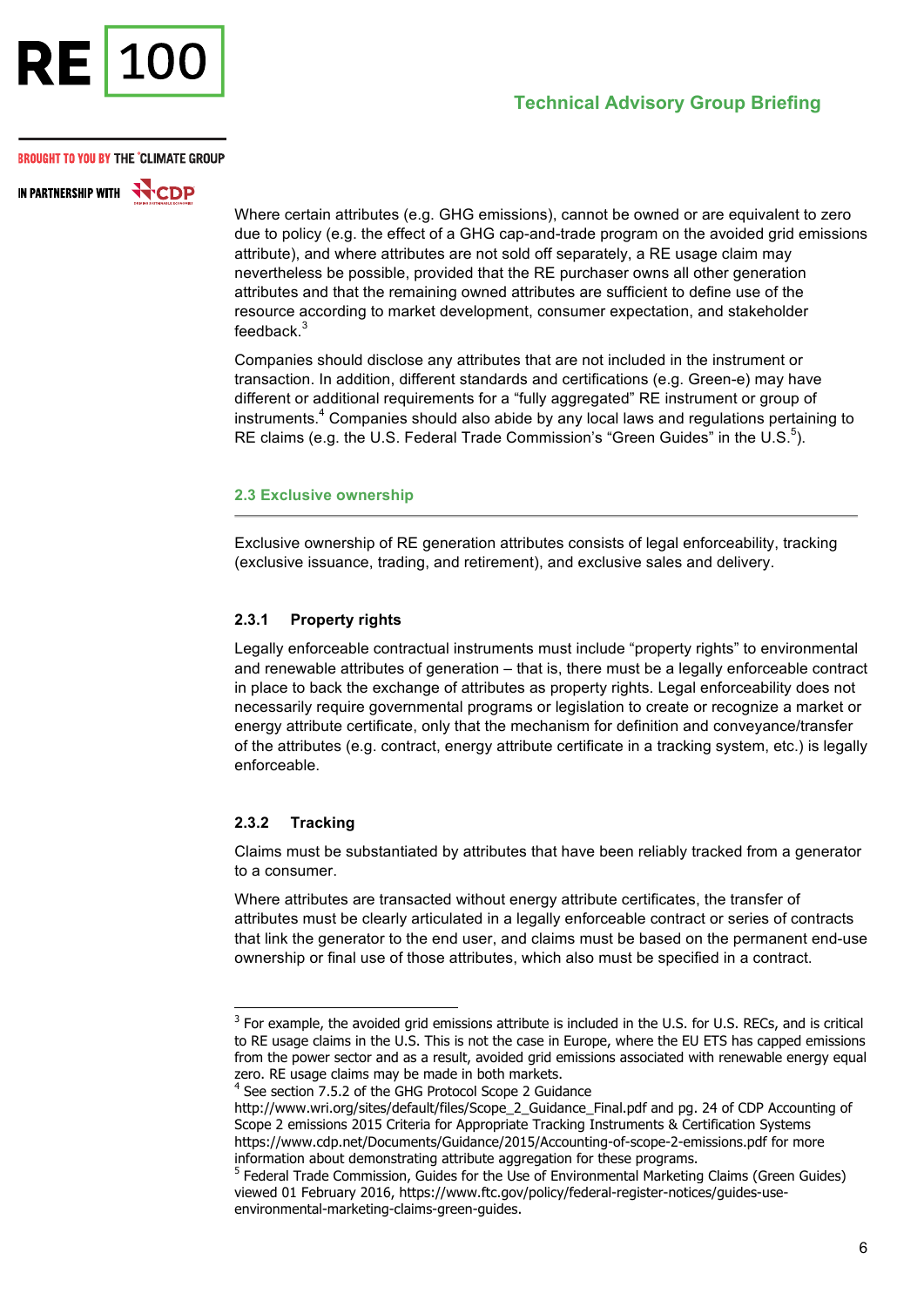

IN PARTNERSHIP WITH **WITH** 

Where energy attribute certificates are used, the certificates must be reliably tracked. This, again, can be done using contracts. However, the most sophisticated mechanism for tracking energy attribute certificates is an electronic attribute "tracking system", in which certificates are electronically serialized and issued to generators with accounts on the system, tracked between account holders in the system where they are traded, and ultimately permanently retired or cancelled electronically by the entity making the claim or on behalf of an end-user making a claim.

Attribute tracking systems provide exclusive issuance, trading, and retirement of attributes to markets for RE to support credible claims. Where tracking systems exist, transactions outside of the tracking system are usually limited to special cases (e.g. where participation in the tracking system is too costly for very small generation units).

While tracking systems have developed independently of each other in different jurisdictions around the globe, there are a few elements that all credible tracking systems have in common. These include:

Standardized certificate information

Tracking systems issue certificates in MWh, and include the same basic information on each certificate:

- Resource/fuel Type (e.g. wind, solar, etc.)
- Serial ID
- Generator ID
- Generator Name
- Generator Location
- Vintage (date of generation)
- Issuance Date
- Certificates are issued for all RE generated from registered generators

Certificates are issued to the RE generator. Some tracking systems require that certificates be issued for all production that is put onto the grid by registered generators. In others, such as those in Europe, registered generators have the right to request certificates issuance for selected production, in which case the attributes associated with production that is not issued certificates are allocated to the residual mix. In both cases, no energy attribute certificates from registered generators should be traded outside of the tracking system, in order to avoid potential double counting.

Defined geographical footprint

To prevent double registration and issuance of certificates, tracking systems must be clear on the geographic boundaries within which generators have access to the tracking system, and ensure, through cooperation with other tracking systems, that generation facilities register in only one tracking system for certificate issuance.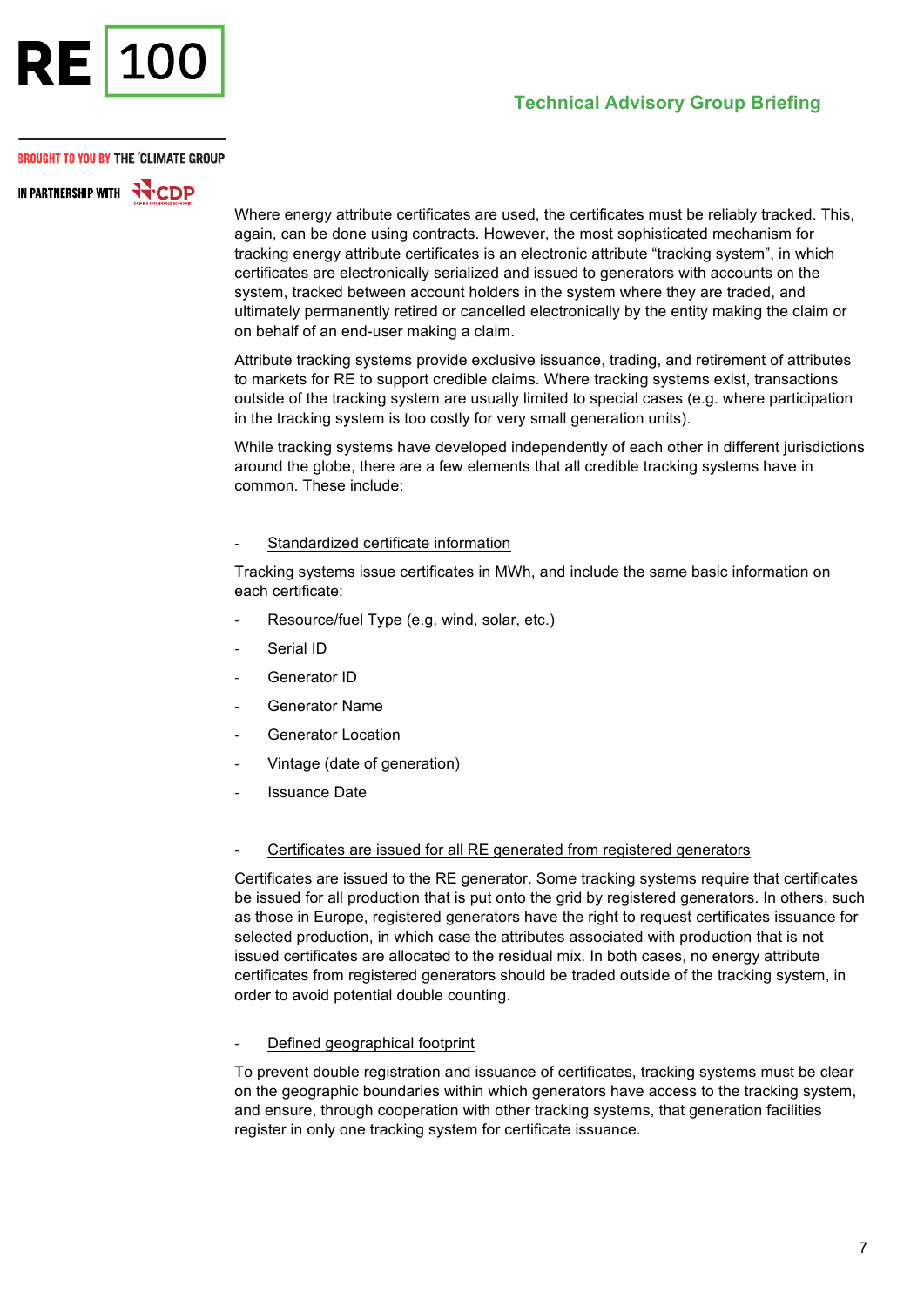

IN PARTNERSHIP WITH **WALLOW** 

Independence and transparency

Independence and transparency of tracking systems help to maintain the integrity of the attribute market. Best practices include:

- The tracking system operator does not act as a market player trading, selling or redeeming certificates;
- Tracking systems should have transparent and non-discriminatory issuance criteria and operating rules;
- Tracking system operators should follow defined procedures to identify and prevent conflicts of interest;
- The tracking system should provide access to regulators and system auditors and allow for independent consumer claim verifications. To the extent possible, full disclosure of unit attributes and status should be made public;
- Frequent independent third party audit of the tracking system should be conducted by a credible and competent organization, verifying the factual static and dynamic data contained within the tracking system, and preferably made public;
- The system should be open and accessible to new participants.

Examples of RE attribute tracking systems are provided in the appendix.

# **2.4 Exclusive claims**

To the extent that tracking systems prevent double issuance and other forms of double counting, tracking systems alone will not necessarily ensure exclusive claims, i.e. that there are no other claims being made on either the attributes (including emissions) or electricity as renewable.

Where energy attribute certificates can be sold separately from electricity, the electricity buyer does not have an exclusive RE use claim unless they own and retire the certificates, and likewise the certificate buyer does not have an exclusive usage claim where the electricity is also being claimed/reported as renewable or individual attributes are being claimed/transacted in another way.

This requires that all RE instruments or instruments representing individual generation attributes (e.g. carbon offsets issued for renewable energy generation) have been retired by or on behalf of the same entity and that there are no other usage claims being made on the generation or attributes, for example, by the electricity supplier to meet a RE delivery target or in marketing that RE is being delivered to customers.

#### **2.5 Geographic market boundaries**

Attributes (and certificates) must be sourced and purchased from within the same defined geographic region that constitutes a "market" for the purpose of transacting and claiming attributes. Ideally this "market boundary" would be clearly defined, but in general it refers to an area in which the laws and regulatory framework governing the electricity sector are sufficiently consistent between the areas of production and consumption. As such, transactions that are both international and intercontinental are not usually appropriate unless there is physical interconnection (indicating a level of system-wide coordination between countries) and ideally if these countries' utilities or energy suppliers recognize each other's instruments. Within a single country or multiple countries in a common regulatory framework (e.g. U.S. and E.U. respectively), there may be multiple grid distribution regions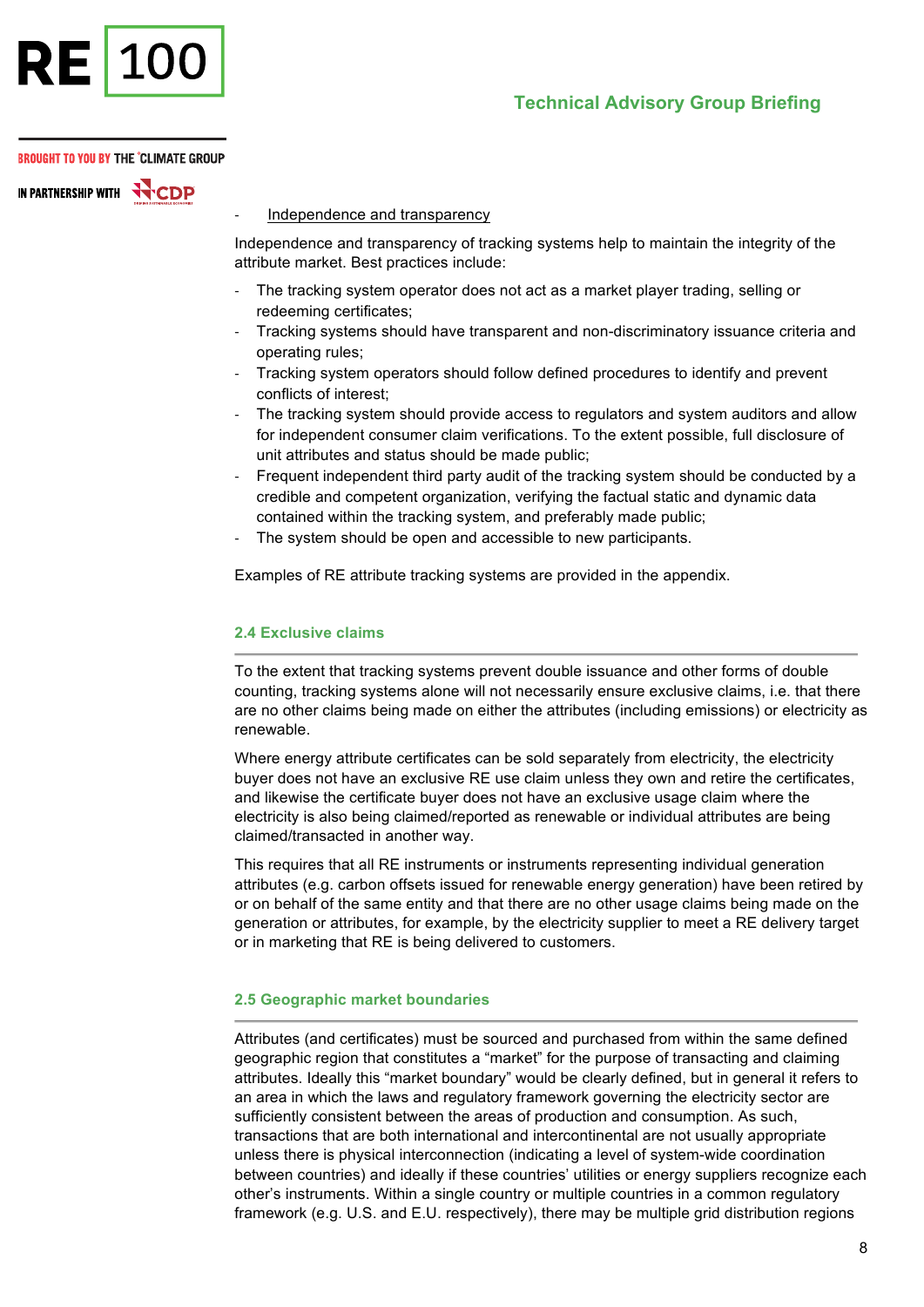

# **Technical Advisory Group Briefing**

#### **BROUGHT TO YOU BY THE °CLIMATE GROUP**

IN PARTNERSHIP WITH **HACDP** 

where electricity is physically delivered. Because of the regulatory consistency, the geographic market for attributes is not necessarily constrained to the area in which it is possible to physically deliver electricity within the grid. There are advantages to larger market boundaries that allow consumers to source RE where it may be less expensive to create, while other programs or companies may prioritize sourcing from the same grid region as their consumption in order to support more local jobs or economic development.

#### **2.6 Vintage limitations**

To make a credible RE claim, the vintage of the attributes (and certificates) – that is, when the generation occurred – must be reasonably close to the reporting year of the electricity consumption to which it is applied. There is no official consensus on what is "reasonable" in this case, and it may vary between markets. Companies can refer to certification standards, claim verification and recognition programs (see next pg), and/or GHG inventory reporting systems to ensure that the vintage of generation does not occur too far in advance or after consumption. This will also depend in part on the technical requirements of the tracking system and the market in which the consumer is active. Certain certification programs may enforce their own criteria for what is considered "reasonable", such as Green-e's requirement of a 21-month vintage eligibility window for certified sales of RE in a given year.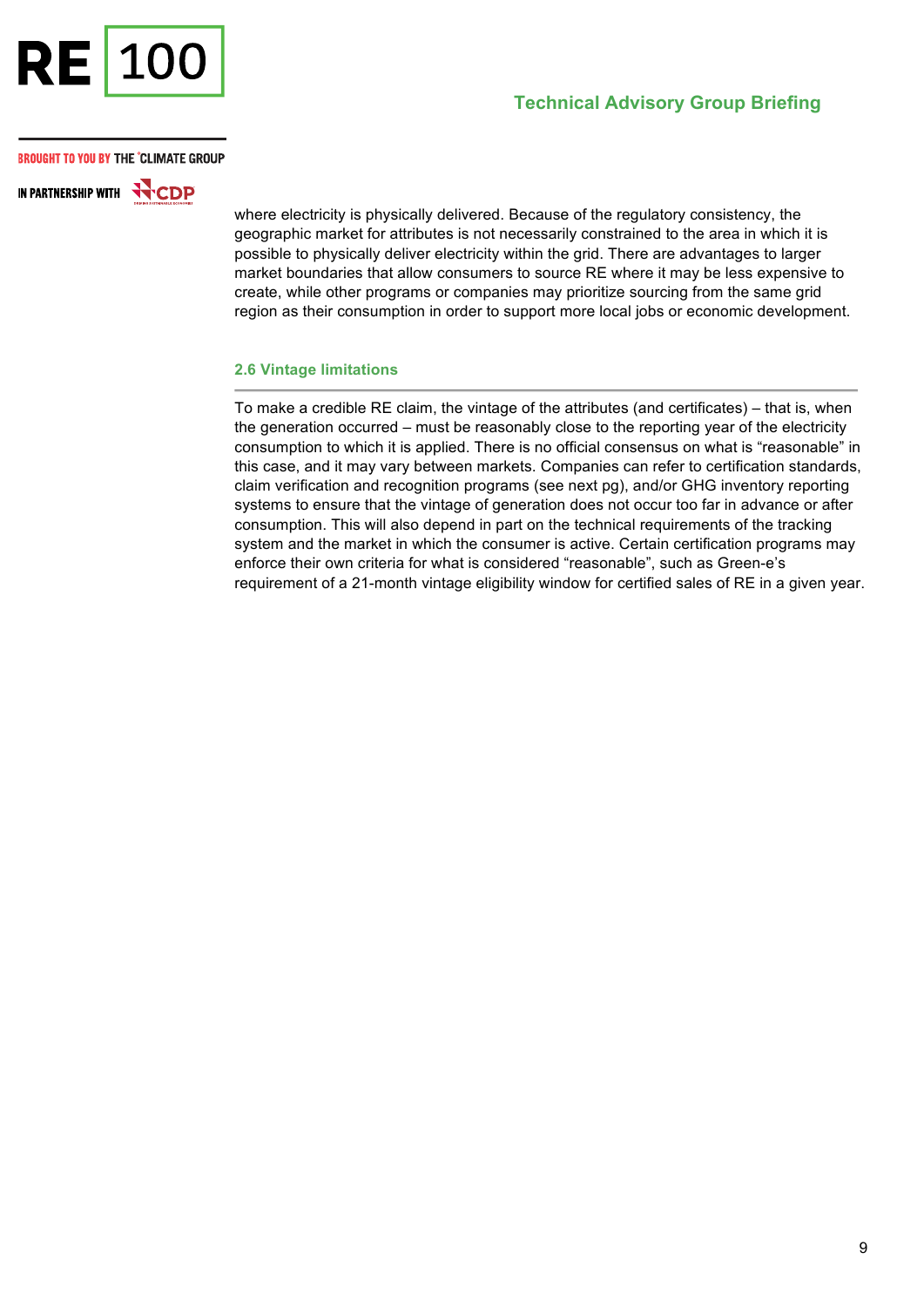

-

IN PARTNERSHIP WITH **WAY**CDP

#### **3. Correlation of credible RE claims and scope 2 criteria**

The best practice requirements for making a credible RE claim are listed alongside the Scope 2 Quality Criteria in the table below for reference.<sup>6</sup>

| <b>Best practice requirements for credible</b><br><b>RE</b> usage claim | <b>Scope 2 quality criteria</b>                                                  |
|-------------------------------------------------------------------------|----------------------------------------------------------------------------------|
| Ensuring accurate generation and attribute information                  |                                                                                  |
| Credible generation data<br>Attribute aggregation                       | Convey GHG emission rate                                                         |
| No double counting of generation or attributes between instruments      |                                                                                  |
| Exclusive ownership (no double<br>$\bullet$<br>counting)                | Convey GHG emission rate<br>$\bullet$                                            |
|                                                                         | Be the only instrument that conveys<br>$\bullet$<br>that GHG emissions rate      |
|                                                                         | Tracked, redeemed, cancelled by or<br>$\bullet$<br>on behalf of reporting entity |
| In addition, no double claiming between users                           |                                                                                  |
| Exclusive claims (no double<br>$\bullet$<br>claiming)                   | Requirement to use the residual mix<br>or document its absence                   |
|                                                                         | Utility specific requirements<br>$\bullet$                                       |
|                                                                         | Direct purchasing requirements                                                   |
| Matching generation to usage geographically                             |                                                                                  |
| Geographic market boundary<br>limitations                               | Market boundary limitations                                                      |
| Matching generation to usage temporally                                 |                                                                                  |
| Vintage limitations                                                     | Vintage limitations                                                              |

<sup>&</sup>lt;sup>6</sup> The Scope 2 Guidance represents a technology-neutral emissions accounting framework, and therefore the Scope 2 Quality Criteria focus on the GHG emission factor attribute of generation. In order for contracts for renewable, fossil fuel, or other energy generation to be eligible for Scope 2 accounting, the GHG emissions factor of the generation must be exclusively conveyed, delivered, and claimed by the reporting entity, and the generation must be located in the same market and have occurred recently. Often, substantiating this also demonstrates a credible use claim according to the criteria in this document (i.e. credible data is often also used for other attributes and impacts associated with the generation, which are also exclusively conveyed). The reverse can also be true. For example, if a fully-aggregated RE attribute instrument meets the exclusive ownership and exclusive claims criteria for RE usage, it will by definition represent the only instrument that conveys the GHG emission rate. RE instruments have typically been developed as part of larger programs and policies to promote exclusive RE claims and an understanding of the benefits of RE.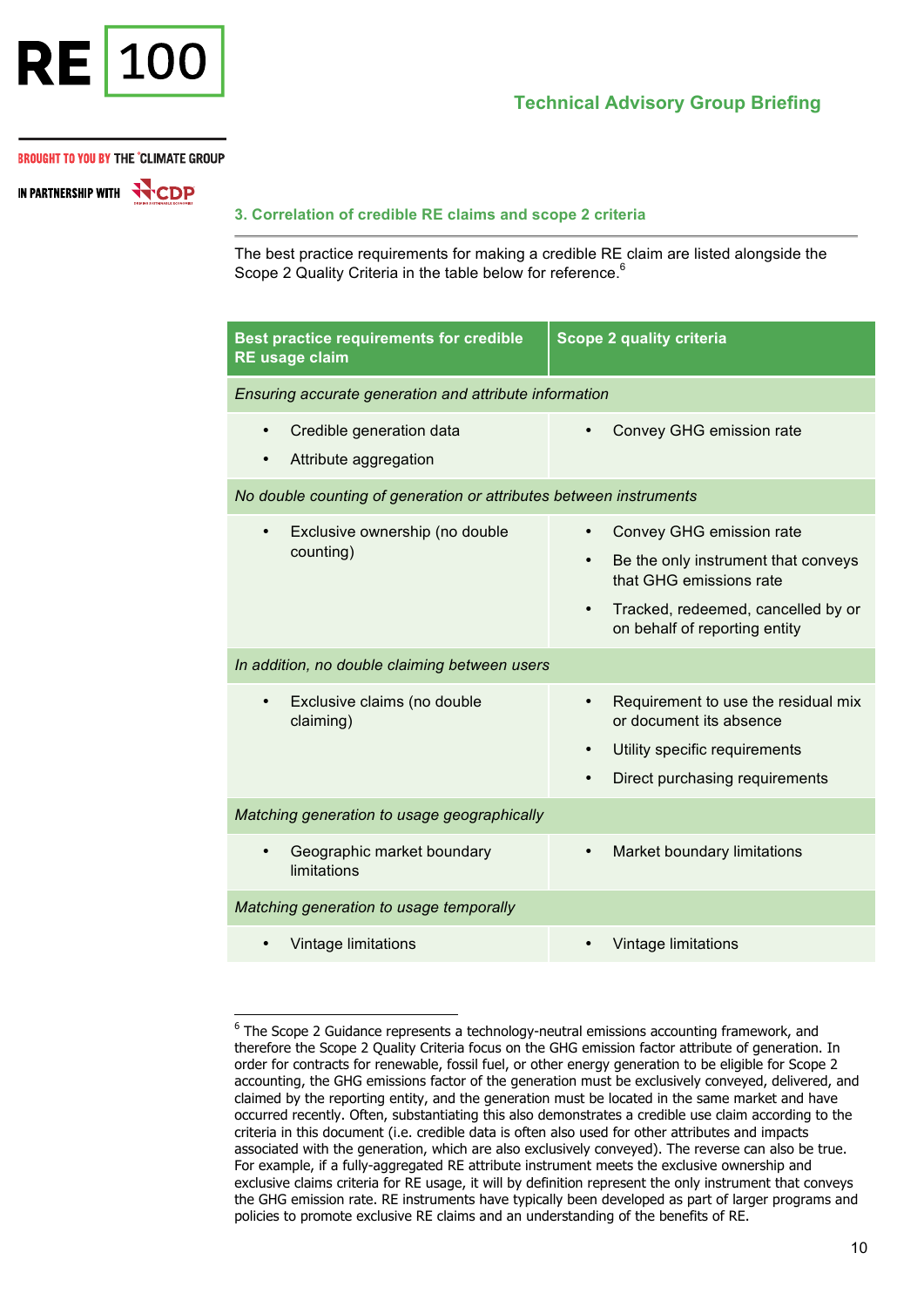

IN PARTNERSHIP WITH **FOOD** 

# **4. Verification of RE requirements and claims**

The requirements for credible RE usage claims should be verified by an independent thirdparty. Some requirements for credible claiming are done automatically through the use of a recognized tracking system and other requirements require third-party certificate programs to verify claims.

Tracking system operators are able to verify generation data, attribute aggregation and exclusive ownership. In some jurisdictions, programs exist to verify these claims on behalf of the tracking system operator. Verification of vintage limitations and geographic market limitations are the responsibility of the consumer making the claim. These claims can often be verified by trained third-party auditors or through the use of "Claim Verification Programs", where these programs exist.

Green-e Marketplace will verify the use of Green-e Energy, Green-e Direct certification and other onsite use as well as vintage and geographic market requirements for corporate purchasers of RE. In addition, these programs can often verify "percent-of-use" claims.

For example, a company may wish not only to claim use of RE, but more specifically that 60% of their operations are powered by RE. Verifying this claim involves not only demonstrating that the company may credibly claim use of RE in accordance with the requirements in the previous section, but also that the amount of RE purchased (quantity of attributes) equals 60% of their operations, which involves calculations of overall consumption.

Where specific claim verification programs do not exist, the consumer may work with independent and experienced third-party auditors to ensure credible RE claims or percentof-use claims.

# **5. Communicating claims**

It is important that public claims about RE, whether through the company website, social media, annual reports, sales materials or other, accurately reflect the actions taken by the company. This means that claims should be specific enough to ensure reasonable understanding of the materiality of the RE purchase. For example, it may be accurate for a company to state *"we buy renewable electricity"*, but if the purchase only represents 1% of the company's total global electricity use, the lack of specificity may lead to confusion.

When making a public claim, companies should consider:

- The purchasing option that was employed (e.g. consumption from an owned, onsite facility, direct purchase by way of Power Purchase Agreement (PPA), retail purchase from an energy supplier, purchase of unbundled certificates, etc.);
- The boundary of the consumption being addressed with the purchase (e.g. consumption at a local facility, for the totality of operations within a country, for manufacturing of a specific product, etc.);
- The type of RE used/represented by the purchase (e.g. wind, geothermal, etc.);
- The amount or percentage of RE purchased;
- The timeframe of the purchase, i.e. the period of consumption covered by the purchase;
- The length of the company's commitment to purchasing or consuming RE;
- Any certifications used.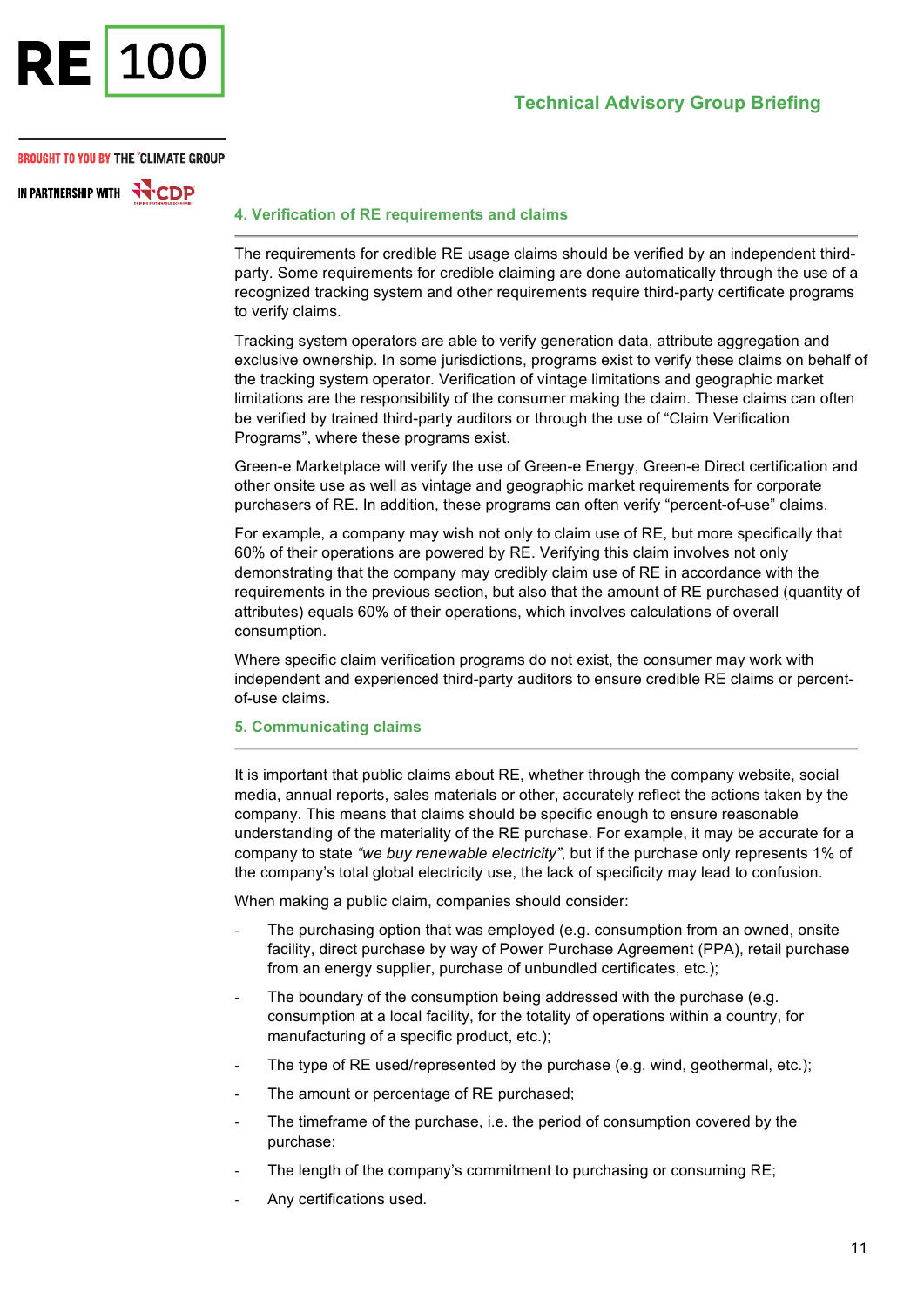

IN PARTNERSHIP WITH **WITH** 

# **Guidance for RE claims in the U.S.**

In the U.S., the Federal Trade Commission (FTC) has published Guides for the Use of Environmental Marketing Claims (Green Guides), which contain guidance specifically regarding claims related to the use of  $RE<sup>7</sup>$  In the U.S., companies making environmental claims that fail to comply with the Green Guides risk facing an FTC action.

Any public or marketing statement regarding use or purchase of RE should be substantiated and ideally meet the best practice requirements for a credible claim described above, including retention/acquisition of attributes. For example, the FTC Green Guides reinforce that REC ownership includes the exclusive right to make a marketing statement about RE use associated with particular generation.

Companies should also be advised that the accuracy of public and marketing claims might not be the only criterion used by these agencies. For example, the FTC Green Guides advise that claims to be *"hosting"* a RE facility are likely to mislead customers if the company has sold off its RECs, despite the potential accuracy of such a claim for some companies. The FTC may still bring actions against parties that have onsite RE installations even if they are only making truthful claims about owning an onsite installation, if such statements would lead customers to believe that the host is using RE when in fact, the host is selling off the RECs. $<sup>8</sup>$  In general, the FTC looks for the overall impression a piece of</sup> marketing material may present and therefore may not be satisfied with a small print disclaimer to ensure accuracy.<sup>9</sup>

**For comments or questions on this Technical Advisory Group Briefing please contact Roberto Zanchi, Technical Manager, Renewable Energy at CDP, Roberto.Zanchi@cdp.net.**

1

 $7$  Federal Trade Commission Guides For the Use of Environmental Marketing Claims 16 C.F.R. § 260.15 (2015), viewed February 01, 2016, https://www.ftc.gov/enforcement/rules/rulemaking-regulatoryreform-proceedings/guides-use-environmentalmarketing-claims.

Also see Federal Trade Commission Federal Proposed Revisions to the Green Guides, 152 (Oct. 2010). viewed June 10,2015 http://www.gpo.gov/fdsys/pkg/FR-2010-10-15/html/2010-25000.htm.

<sup>8</sup> Robin Quarrier and John P. Rose, Defining the Intangible: Renewable Energy Certificate Claims and Ownership in the Green Guide Era Renewable, Alternative, and Distributed Energy Resources Committee Vol 2. No. 2 February 2014, 4 Newsletter, viewed February 01

<sup>2016,</sup> http://apps.americanbar.org/dch/comadd.cfm?com=NR252300&pg=2  $9$  Ibid.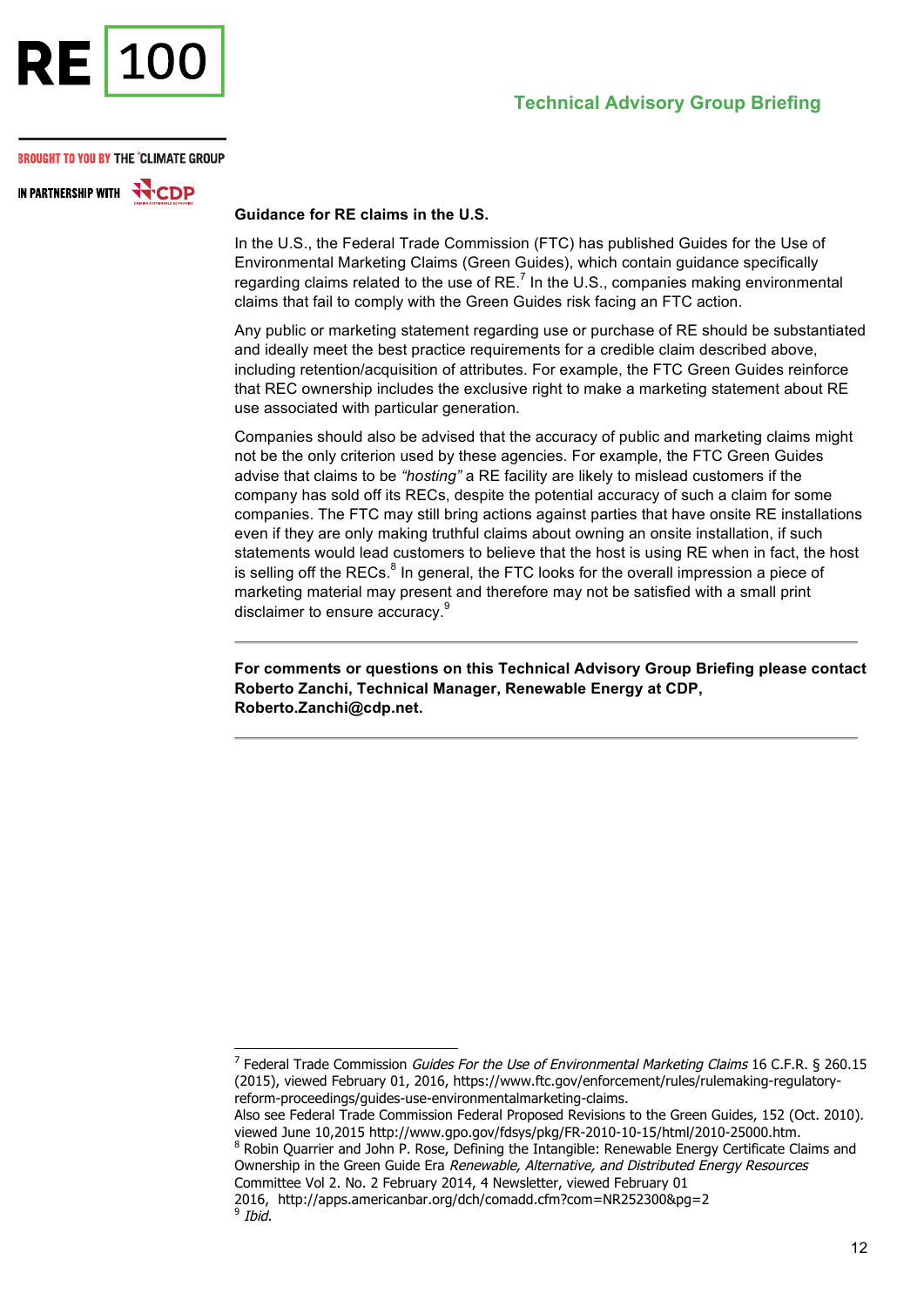

IN PARTNERSHIP WITH **WALK** 

**About the Authors**

#### **Jared Braslawsky Deputy Secretary-General, RECS International**

As Deputy Secretary-General of RECS International Jared works on the consumer-driven market for renewable electricity in Europe and around the world. He is a leading expert in the market for Guarantees of Origin and other electricity tracking instruments. Recently Jared began the International REC Standard Foundation, which implements and standardizes attribute-tracking systems around the globe. Jared is an active member of a number of technical working groups and advises companies on issues related to attribute and emissions accounting.

#### **Todd Jones**

# **Senior Manager, Policy and Climate Change Programs, Center for Resource Solutions (CRS)**

Todd Jones provides analysis and guidance on renewable energy and climate policy design and implementation to policy makers, regulators and functional support entities. He also works with environmental policy organizations to provide research and guidance in the areas of renewable energy and climate change, and to strengthen programs that add credibility to corporate environmental action.

#### **Mary Sotos Associate, Energy Program, World Resource Institute (WRI)**

Mary Sotos is an Associate in WRI's Energy program, where she supports Charge, WRI's global electricity initiative. She provides carbon accounting insight and policy analysis towards the goal of identifying and accelerating collaborative purchasing models between utilities and corporate customers. Prior to WRI, Mary spent a year in Brussels, Belgium through a Fulbright Fellowship to analyze regional energy demand projects and the impacts of EU directives on energy efficiency.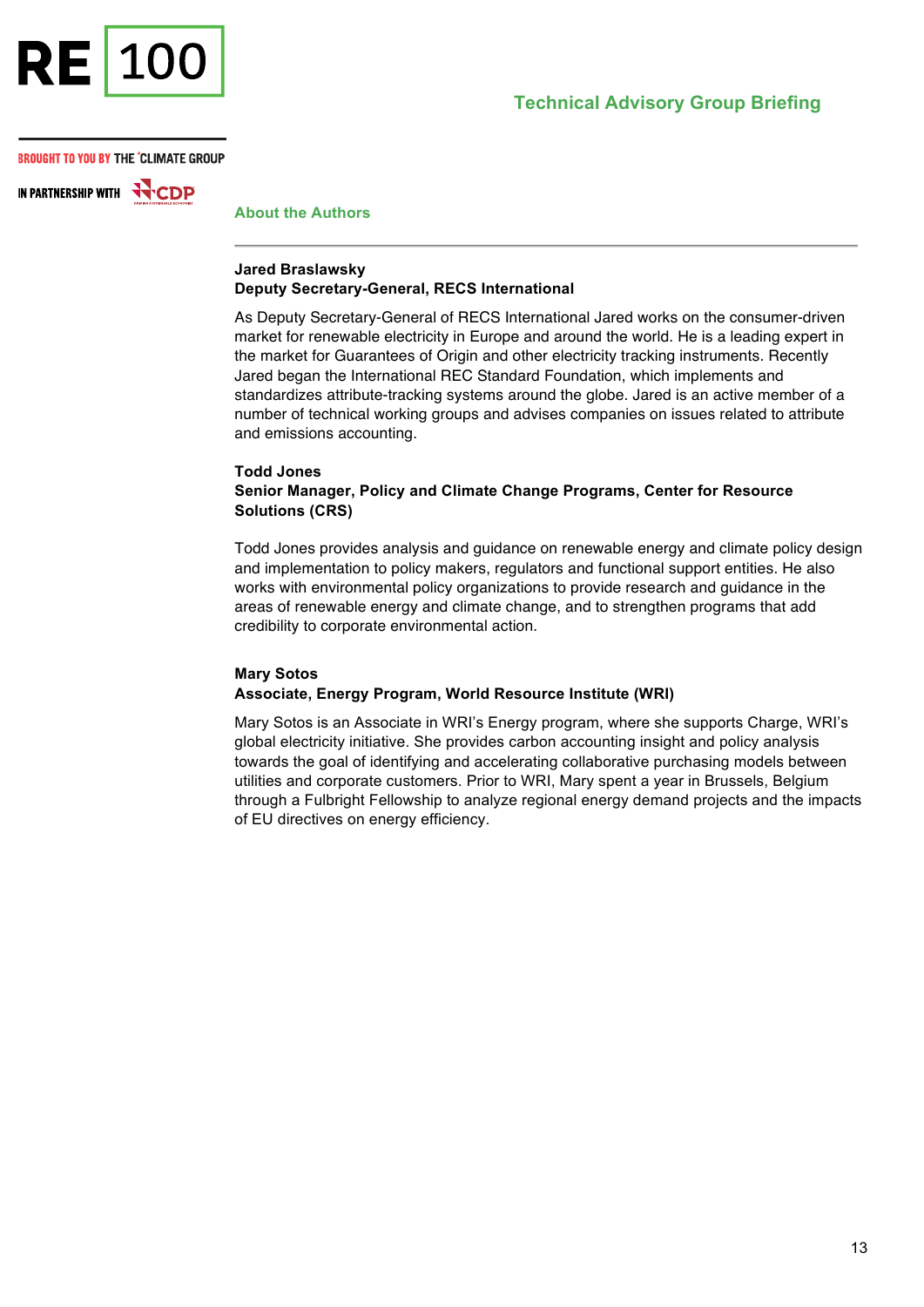

IN PARTNERSHIP WITH HCDP

**Appendix**

-

#### **Examples of energy attribute tracking systems**

Reliable RE tracking systems are independent, transparent and robust. These systems have taken different forms to adhere to the different regulations in each country or region where they are active. The three tracking systems described below, and their subsequent energy attribute certificates, are reliable mechanisms for attribute delivery and individual consumer claims.

#### North American REC tracking systems

Electricity markets in the U.S., Canada and Northern Baja California are served by a variety of geographically-defined tracking systems.<sup>10</sup> These systems were developed primarily to meet the needs of state-level RE programs (renewable portfolio standards or RPS), and to facilitate electricity supply disclosure information (proof of sources of power) for load serving entities in deregulated (competitive) electricity markets. They also serve voluntary RE market participants.

All of the systems, with one exception<sup>11</sup>, were developed and originally funded by governmental or quasi-governmental agencies interested in using the systems for regulatory compliance. North American tracking systems can be differentiated as either all-generation certificate tracking systems or systems that limit participation to RE generation, RECs.

There are two all-generation tracking systems, both in the Northeast of the U.S. (NEPOOL GIS and PJM-GATS). The rest are RE only. Some of the systems in the U.S. track generation within a single state (e.g., North Carolina and Texas), but the majority of states using tracking systems participate in tracking systems designed to cover a multi-state footprint.

# European energy certificate system Guarantee of Origin (EECS-GO)

Guarantee of Origin certificates are a European-wide requirement used to prove the share of energy from renewable sources to the final consumer. The mandate for national GO tracking system implementation is embedded in European law. This requirement however does not mandate the necessary technical systems to ensure that the GO is a reliable energy attribute certificate.

National adoption of the European Energy Certificate System or EECS Standard by national GO issuers ensures the standardization of consumer claims and the robustness of the energy attribute certificate. EECS-adherent countries represent a large majority of the European member states. Within EECS countries, certificates can be electronically transferred to any other EECS country for subsequent cancellation and proof of electricity consumption in that area.

Most European countries, and all EECS-adherent countries, mandate that consumer electricity usage claims be verified by GO cancelation. These countries ensure electricity supplier products are factual through frequent audits of their delivered electricity products. In

 $^{10}$  Map of North American tracking systems: http://www.etnna.org/images/PDFs/ETNNA-Tracking-

System-Map.pdf.<br><sup>11</sup> The North American Renewables Registry is a privately developed and administered tracking system that offers certificate tracking to generators in regions where there is not a tracking system established by state agencies or a regional transmission or system operator.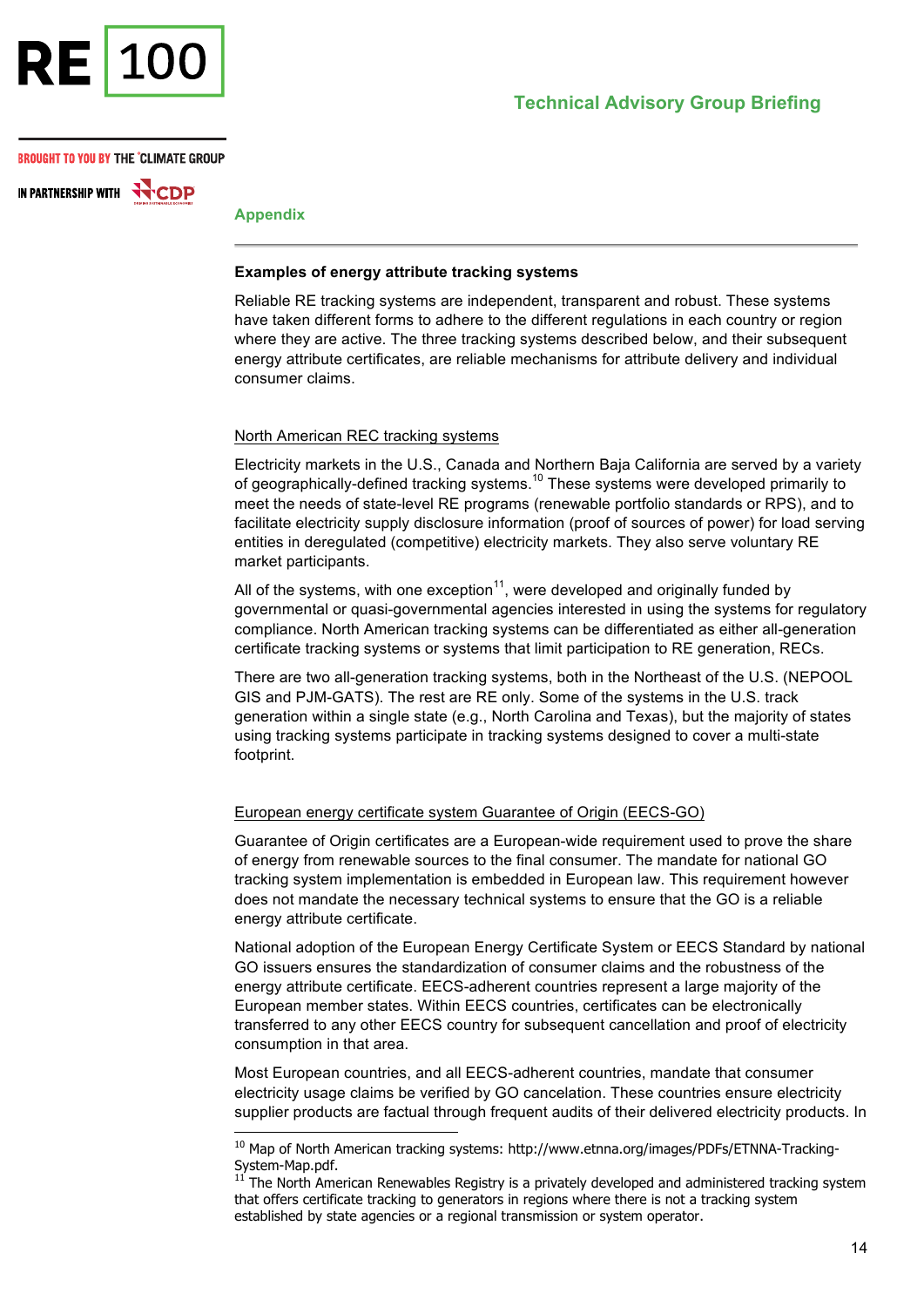

IN PARTNERSHIP WITH **FOOD** 

Switzerland and Austria the verification of consumer claims with the GO is mandated for all supplier-delivered electricity products, regardless of if it is a renewable or non-renewable product. This increasingly popular policy trend is called full-disclosure and is being discussed in a number of other EU member states.

# The International REC Standard (I-REC Standard)

The International REC Standard is a stakeholder-led organization that provides a list of rules, regulations and best practices which together form the "I-REC Standard".

The I-REC Standard provides the blueprints for a standardized tracking system that can be easily implemented in any country or region. An I-REC standardized tracking system will provide an internationally recognized method for electricity attribute allocation in regions that lack this reliable or transparent tool. Together with governments, policy makers and informed stakeholders the I-REC Standard provides a simple method for the voluntary or compliance implementation of a tracking system, depending upon the needs of the local authorities.

It is also possible to voluntarily implement an I-REC standardized tracking system in regions without an available system, assuming the I-REC Standard organization can provide reliable attribute transfers and claim exclusivity. For this reason, the legislative basis for I-REC certificate issuance will be different in each country where an I-REC standardized tracking system is active.

In order to make a reliable system a central registry system is used by all I-REC standardized tracking systems. This ensures the system is easily understood by its users and claims can be easily audited by third-parties. Local issuance of I-REC certificates is administered by an independent local issuer preferably acting with the recognition or support of local governmental authorities. The issuer controls the registration of electricity production facilities while verifying the reporting of electricity production data, issuing I-RECs based on the verified production.

#### **Glossary of terms**

ADDITIONALITY: A quality criterion for GHG emissions reduction (carbon offset) projects stipulating that the project would not have been implemented in a baseline or "business-asusual" scenario.

ATTRIBUTE AGGREGATION: The extent to which electricity generation attributes are transacted together or are included in a single instrument.

AVOIDED GRID EMISSIONS: The GHG emissions avoided on the grid as renewable generation displaces emitting generation.

CAPPED EMISSIONS: A situation in which emissions from a sector or specific sources within a sector are limited by regulation, law, or voluntary agreement.

CLAIM VERIFICATION PROGRAM: A program that verifies the accuracy of renewable energy usage claims.

CONTRACTUAL ALLOCATION: Allocation of specified generation to specific grid consumers based on contractual instruments.